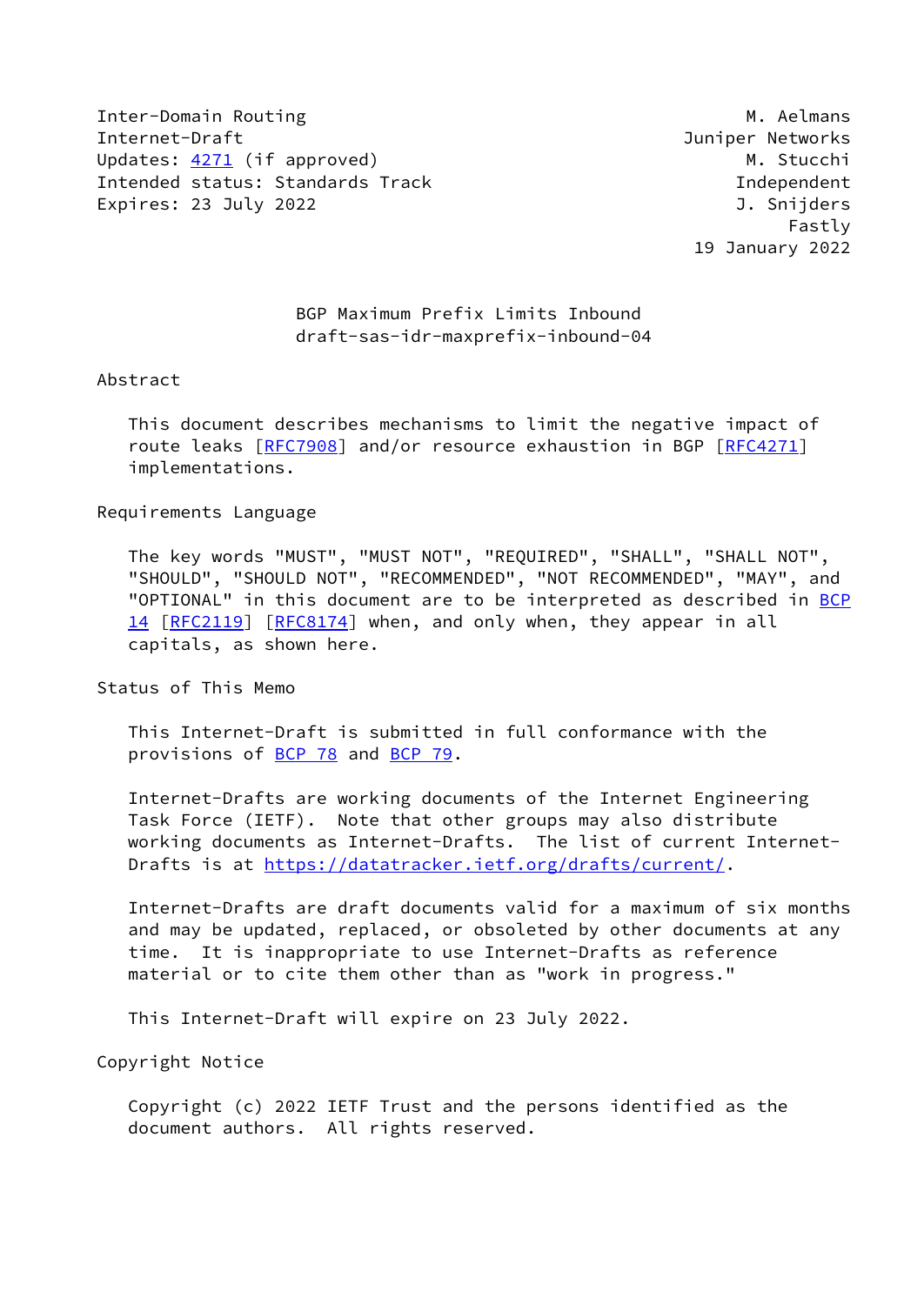<span id="page-1-1"></span>Internet-Draft BGP Maximum Prefix Limits Inbound January 2022

This document is subject to [BCP 78](https://datatracker.ietf.org/doc/pdf/bcp78) and the IETF Trust's Legal Provisions Relating to IETF Documents ([https://trustee.ietf.org/](https://trustee.ietf.org/license-info) [license-info](https://trustee.ietf.org/license-info)) in effect on the date of publication of this document. Please review these documents carefully, as they describe your rights and restrictions with respect to this document. Code Components extracted from this document must include Revised BSD License text as described in Section 4.e of the **Trust Legal Provisions** and are provided without warranty as described in the Revised BSD License.

Table of Contents

|    |                                                   |  |  |  |  |  |  |  |  |  |  |  | $\overline{2}$ |
|----|---------------------------------------------------|--|--|--|--|--|--|--|--|--|--|--|----------------|
|    | Changes to RFC4271 Section 6                      |  |  |  |  |  |  |  |  |  |  |  | $\overline{2}$ |
| 3. | Changes to RFC4271 Section 8                      |  |  |  |  |  |  |  |  |  |  |  | $\overline{3}$ |
| 4. | Changes to RFC4271 Section 9                      |  |  |  |  |  |  |  |  |  |  |  | $\overline{4}$ |
| 5. |                                                   |  |  |  |  |  |  |  |  |  |  |  | $\overline{5}$ |
| 6. |                                                   |  |  |  |  |  |  |  |  |  |  |  | $\overline{5}$ |
|    |                                                   |  |  |  |  |  |  |  |  |  |  |  | $\overline{5}$ |
|    |                                                   |  |  |  |  |  |  |  |  |  |  |  |                |
| 8. | Implementation status - RFC EDITOR: REMOVE BEFORE |  |  |  |  |  |  |  |  |  |  |  |                |
|    |                                                   |  |  |  |  |  |  |  |  |  |  |  | $\overline{5}$ |
| 9. | Appendix: Implementation Guidance                 |  |  |  |  |  |  |  |  |  |  |  | 6              |
|    |                                                   |  |  |  |  |  |  |  |  |  |  |  | 6              |
|    | 10.1.                                             |  |  |  |  |  |  |  |  |  |  |  | 6              |
|    | 10.2. Informative References 7                    |  |  |  |  |  |  |  |  |  |  |  |                |
|    | Authors' Addresses                                |  |  |  |  |  |  |  |  |  |  |  |                |

<span id="page-1-0"></span>[1](#page-1-0). Introduction

This document updates [[RFC4271](https://datatracker.ietf.org/doc/pdf/rfc4271)] by revising control mechanism which limit the negative impact of route leaks [\[RFC7908](https://datatracker.ietf.org/doc/pdf/rfc7908)] and/or resource exhaustion in Border Gateway Protocol (BGP) implementations. While [\[RFC4271](https://datatracker.ietf.org/doc/pdf/rfc4271)] described methods to tear down BGP sessions or discard UPDATES after certain thresholds are exceeded, some nuances in this specification were missing resulting in inconsistencies between BGP implementations.

### <span id="page-1-2"></span>[2](#page-1-2). Changes to [RFC4271 Section](https://datatracker.ietf.org/doc/pdf/rfc4271#section-6) 6

This section updates [\[RFC4271](https://datatracker.ietf.org/doc/pdf/rfc4271)] to specify what events can result in AutomaticStop (Event 8) in the BGP FSM.

The following paragraph replaces the second paragraph of **Section 6.7** (Cease), which starts with "A BGP speaker MAY support" and ends with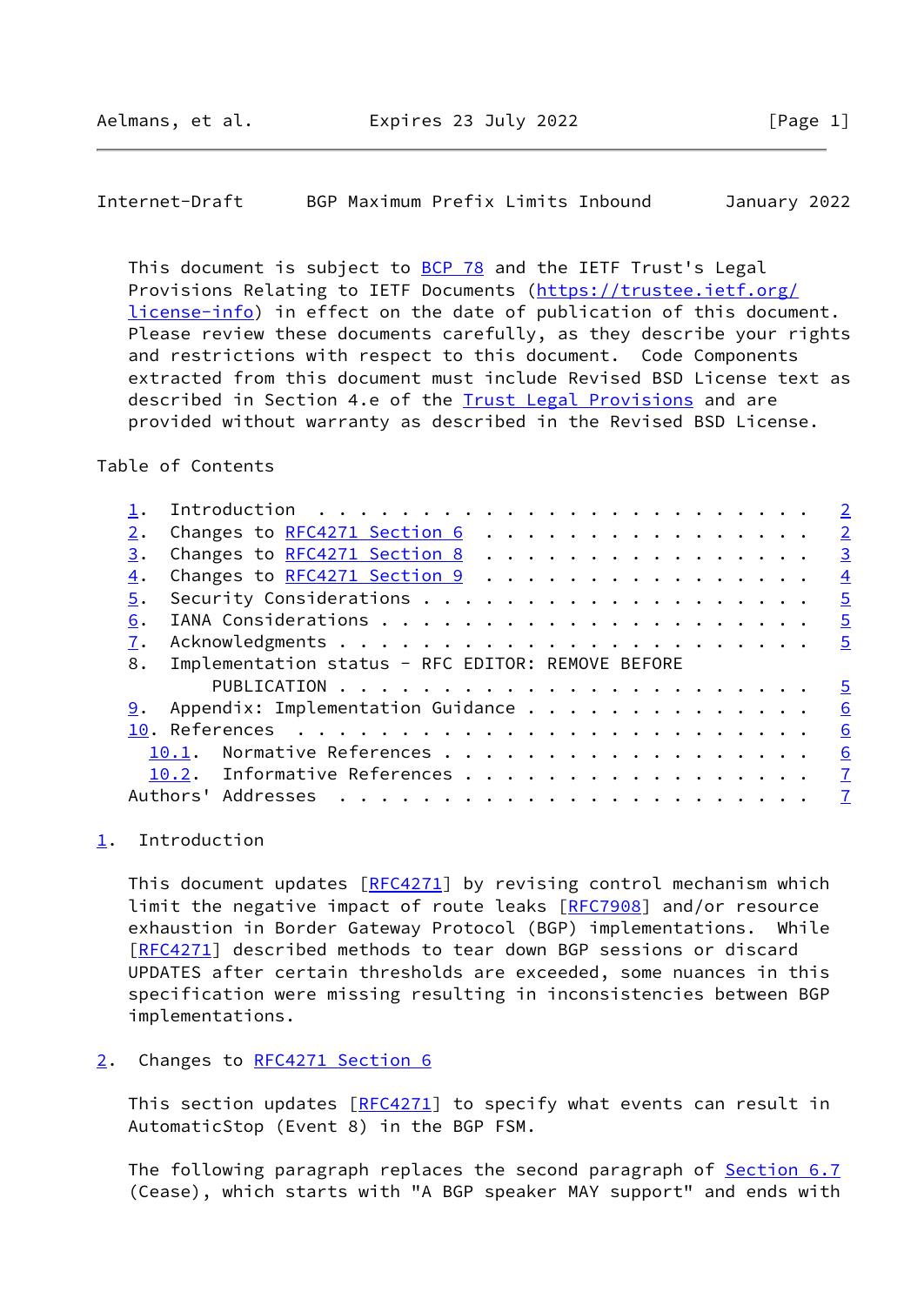"The speaker MAY also log this locally.":

 A BGP speaker MAY support the ability to impose a locally configured, upper bound on the number of address prefixes the speaker is willing to accept from a neighbor (inbound maximum

| Aelmans, et al. | Expires 23 July 2022 | [Page 2] |
|-----------------|----------------------|----------|
|-----------------|----------------------|----------|

<span id="page-2-1"></span>Internet-Draft BGP Maximum Prefix Limits Inbound January 2022

 prefix limit). The limit on the prefixes accepted from a neighbor can be applied before policy processing (Pre-Policy) or after policy processing (Post-Policy). When the upper bound is reached, the speaker, under control of local configuration, either:

- a. Discards new address prefixes from the neighbor, while maintaining the BGP connection. As these prefixes are discared, their reachability information is not stored on the local router, which might lead to inconsistent routing behaviour;
- b. Receives all the new prefixes exceeding the threshold, accepts them and generates a log of the event;
- c. Terminates the BGP connection with the neighbor.

 If the BGP speaker decides to terminate its BGP connection with a neighbor because the number of address prefixes received from the neighbor exceeds the locally-configured, upper bound, then the speaker MUST send the neighbor a NOTIFICATION message with the Error Code Cease.

| Subcode   Symbolic Name                                    |  |
|------------------------------------------------------------|--|
| Threshold exceeded: Maximum<br>Number of Prefixes Received |  |

### Table 1

The speaker MAY also log this locally.

<span id="page-2-0"></span>[3](#page-2-0). Changes to [RFC4271 Section](https://datatracker.ietf.org/doc/pdf/rfc4271#section-8) 8

This section updates Section [8 \[RFC4271\]](https://datatracker.ietf.org/doc/pdf/rfc4271#section-8), the paragraph that starts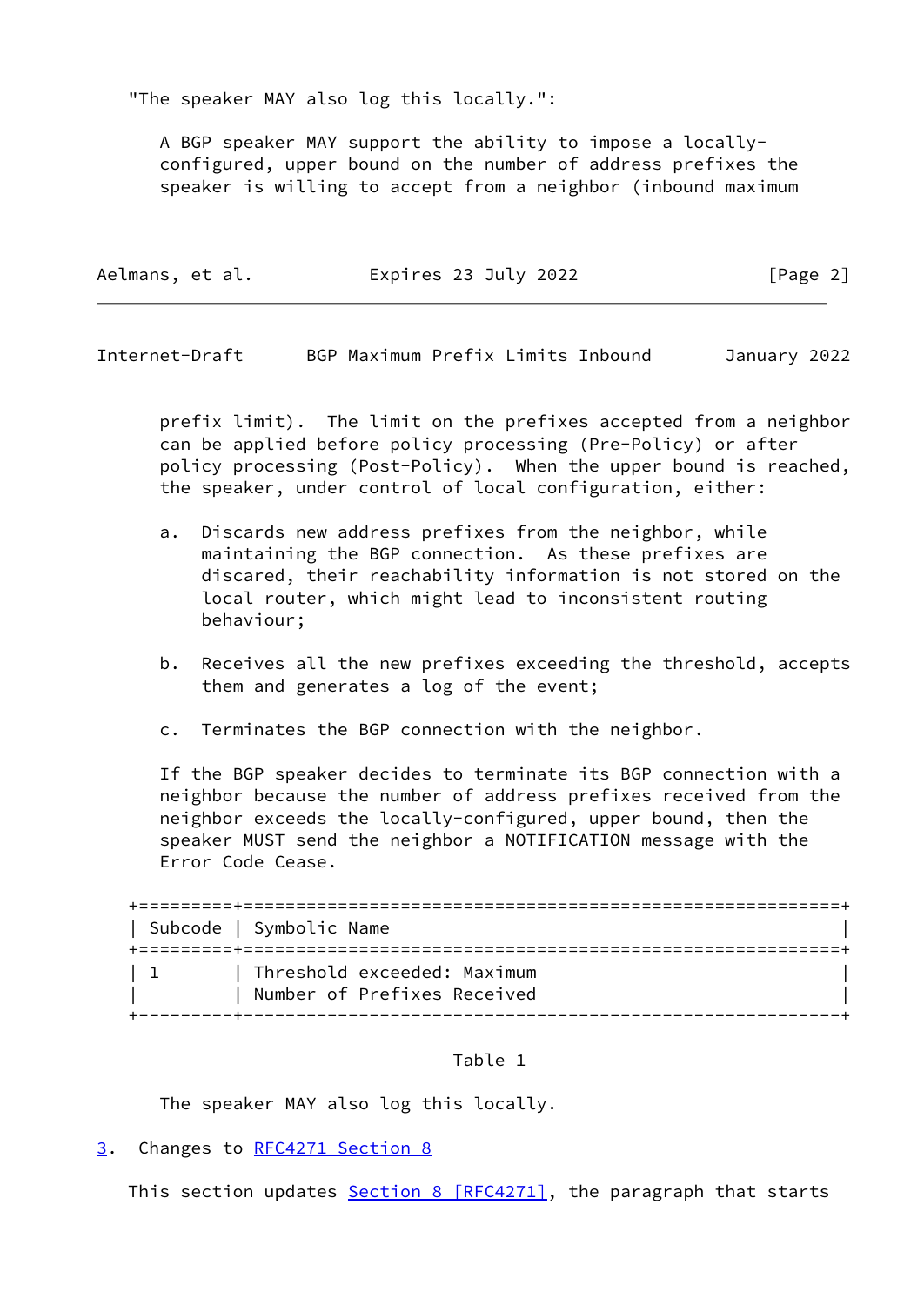with "One reason for an AutomaticStop event is" and ends with "The local system automatically disconnects the peer." is replaced with:

 Possible reasons for an AutomaticStop event are: A BGP speaker receives an UPDATE messages with a number of prefixes for a given peer such that the total prefixes received exceeds the maximum number of prefixes configured (either "Pre-Policy" or "Post- Policy"). The local system automatically disconnects the peer.

Aelmans, et al. Expires 23 July 2022 [Page 3]

<span id="page-3-1"></span>Internet-Draft BGP Maximum Prefix Limits Inbound January 2022

### <span id="page-3-0"></span>[4](#page-3-0). Changes to [RFC4271 Section](https://datatracker.ietf.org/doc/pdf/rfc4271#section-9) 9

This section updates  $[REC4271]$  by adding a subsection after Section 9.4 (Originating BGP routes) to specify various events that can lead up to AutomaticStop (Event 8) in the BGP FSM.

- 9.5 Maximum Prefix Limits
- 9.5.1 Pre-Policy Inbound Maximum Prefix Limits

 The Adj-RIB-In stores routing information learned from inbound UPDATE messages that were received from another BGP speaker Section [3.2 \[RFC4271\].](https://datatracker.ietf.org/doc/pdf/rfc4271#section-3.2) The pre-policy limit uses the number of NLRIs per Address Family Identifier (AFI) per Subsequent Address Family Identifier (SAFI) as input into its threshold comparisons. For example, when an operator configures the pre policy limit for IPv4 Unicast to be 50 on a given EBGP session, and the other BGP speaker announces its 51st IPv4 Unicast NLRI, the session MUST be terminated.

 Pre-policy limits are particularly useful to help dampen the effects of full table route leaks and memory exhaustion when the implementation stores rejected routes.

 Operators SHOULD take special care when utilizing methods where the router maintains a table of all the received updates pre policy, as this could still expose control plane to exhaustion if no pre-policy limits are available or are not configured. Implementations SHOULD provide means to configure two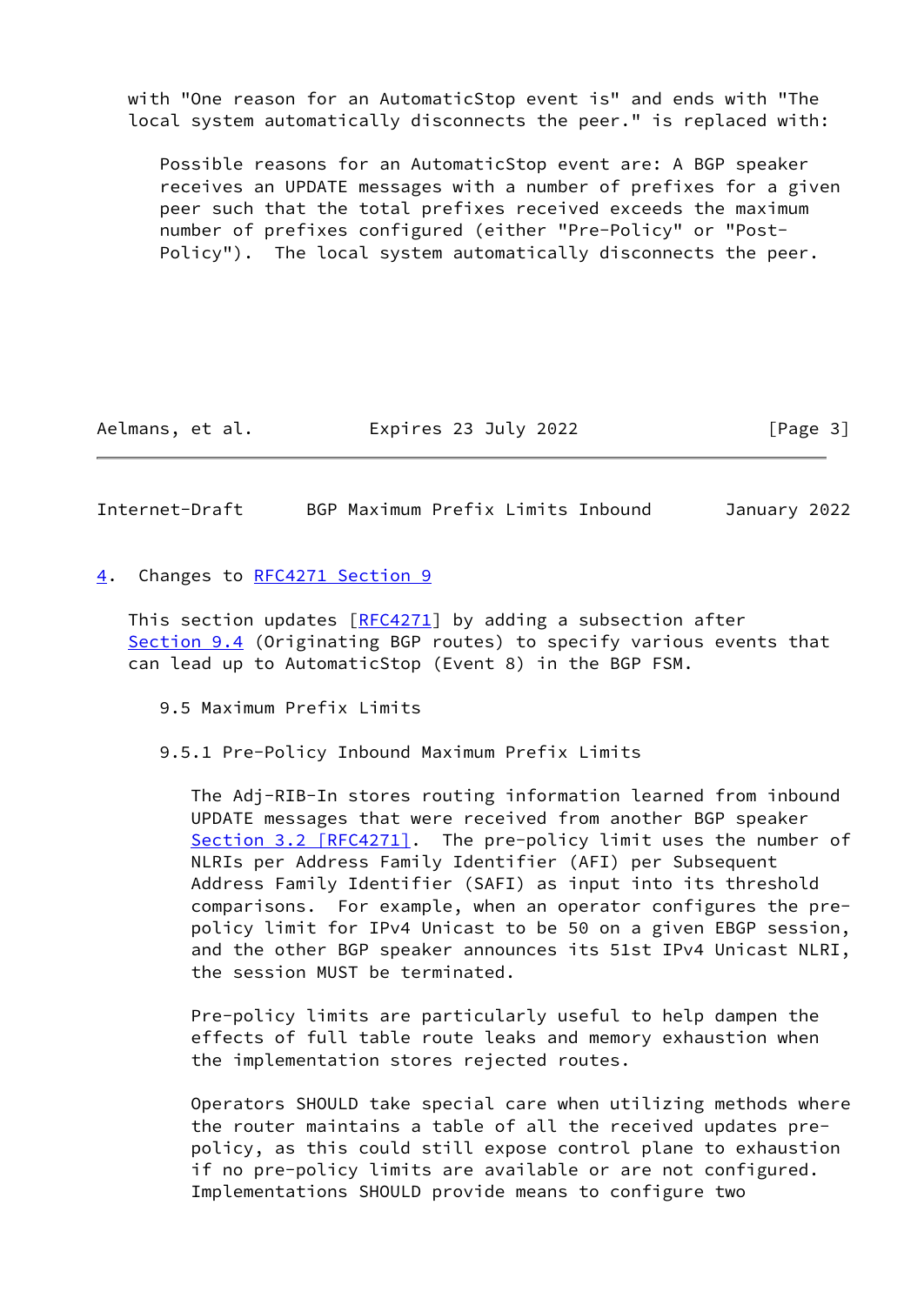thresholds for inbound limits, one before policies are applied, and one after. This is to prevent exhaustion of control plane resources. The threshold before policy SHOULD be higher than or equal to the limit configured after policy.

## 9.5.2 Post-Policy Inbound Maximum Prefix Limits

 [RFC4271](https://datatracker.ietf.org/doc/pdf/rfc4271) describes a Policy Information Base (PIB) that contains local policies that can be applied to the information in the Routing Information Base (RIB). The post-policy limit uses the number of NLRIs per Address Family Identifier (AFI) per Subsequent Address Family Identifier (SAFI), after application of the Import Policy as input into its threshold comparisons. For example, when an operator configures the post-policy limit for IPv4 Unicast to be 50 on a given EBGP session, and the other BGP speaker announces a hundred IPv4 Unicast routes of which none are accepted as a result of the local import policy (and thus not considered for the Loc-RIB by the local BGP speaker), the session is not terminated.

| Aelmans, et al. | Expires 23 July 2022 | [Page 4] |
|-----------------|----------------------|----------|
|-----------------|----------------------|----------|

<span id="page-4-1"></span>Internet-Draft BGP Maximum Prefix Limits Inbound January 2022

 Post-policy limits are useful to help prevent FIB exhaustion and prevent accidental BGP session teardown due to prefixes not accepted by policy anyway.

<span id="page-4-0"></span>[5](#page-4-0). Security Considerations

 Maximum Prefix Limits are an essential tool for routing operations and SHOULD be used to increase stability for the global routing ecosystem.

<span id="page-4-2"></span>[6](#page-4-2). IANA Considerations

 This memo requests that IANA updates the name of subcode "Maximum Number of Prefixes Reached" to "Threshold exceeded: Maximum Number of Prefixes Received" in the "Cease NOTIFICATION message subcodes" registry under the "Border Gateway Protocol (BGP) Parameters" group.

<span id="page-4-3"></span>[7](#page-4-3). Acknowledgments

 The authors would like to thank Saku Ytti and John Heasley (NTT Ltd.), Jeff Haas, Colby Barth and John Scudder (Juniper Networks), Martijn Schmidt (i3D.net), Teun Vink (BIT), Sabri Berisha (eBay),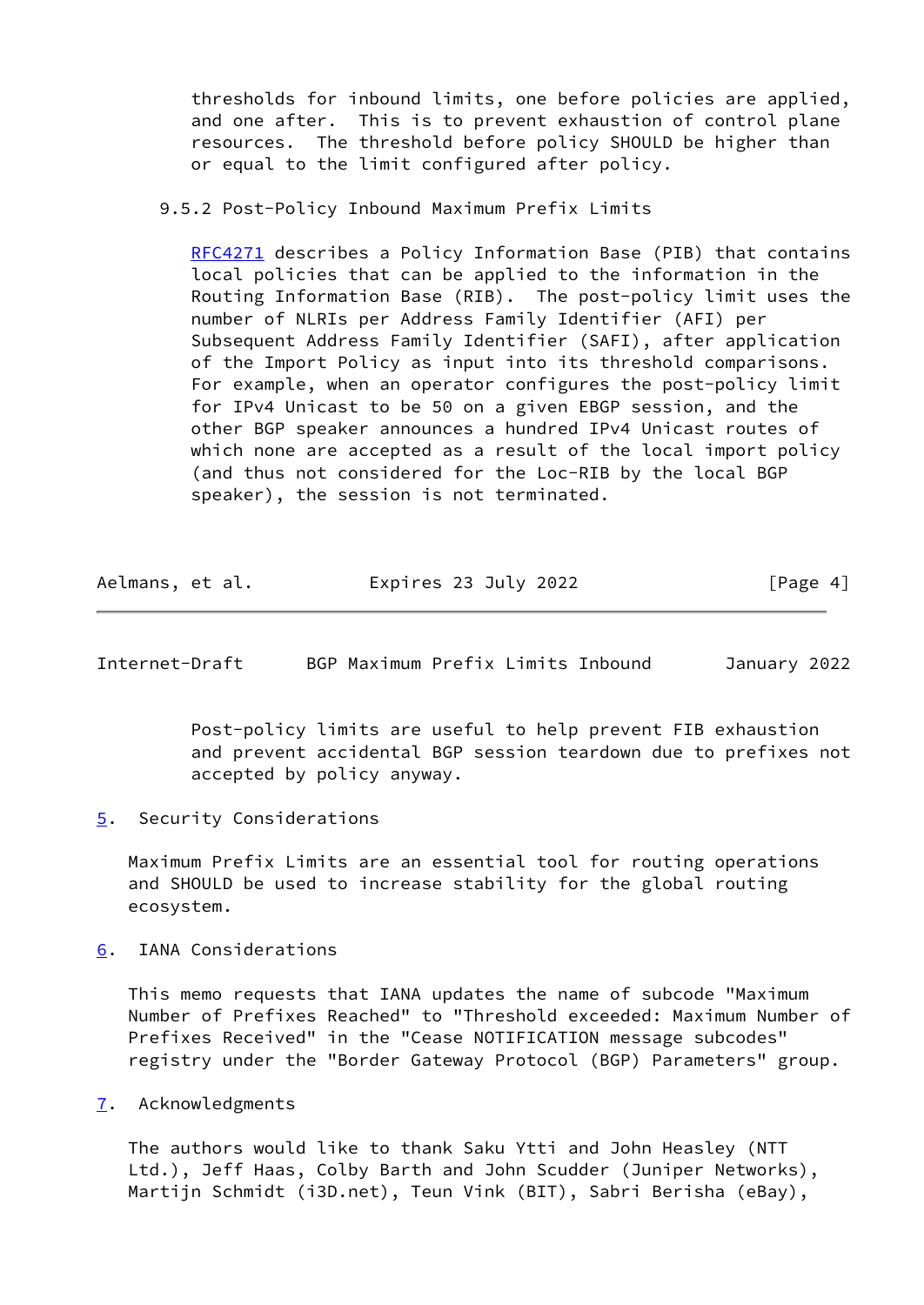Martin Pels (Quanza), Steven Bakker (AMS-IX), Aftab Siddiqui (ISOC), Yu Tianpeng, Ruediger Volk (Deutsche Telekom), Robert Raszuk (NTT), Jakob Heitz (Cisco), Warren Kumari (Google), Ben Maddison (Workonline), Randy Bush, Brian Dickson, Gyan Mishra (Verizon) and John John Heasley (NTTA) for their support, insightful reviews, and comments.

<span id="page-5-1"></span>[8](#page-5-1). Implementation status - RFC EDITOR: REMOVE BEFORE PUBLICATION

 This section records the status of known implementations of the protocol defined by this specification at the time of posting of this Internet-Draft, and is based on a proposal described in [RFC7942](https://datatracker.ietf.org/doc/pdf/rfc7942). The description of implementations in this section is intended to assist the IETF in its decision processes in progressing drafts to RFCs. Please note that the listing of any individual implementation here does not imply endorsement by the IETF. Furthermore, no effort has been spent to verify the information presented here that was supplied by IETF contributors. This is not intended as, and must not be construed to be, a catalog of available implementations or their features. Readers are advised to note that other implementations may exist.

 The below table provides an overview (as of the moment of writing) of which vendors have produced implementation of inbound prefix limits. Each table cell shows the applicable configuration keywords if the vendor implemented the feature.

| Aelmans, et al. | Expires 23 July 2022 | [Page 5] |
|-----------------|----------------------|----------|
|-----------------|----------------------|----------|

<span id="page-5-0"></span>Internet-Draft BGP Maximum Prefix Limits Inbound January 2022

| Vendor              | Type A Pre-Policy | Type B Post-Policy                                                     |
|---------------------|-------------------|------------------------------------------------------------------------|
| Cisco<br>IOS XR     |                   | maximum-prefix                                                         |
| Cisco<br>IOS XE     |                   | $maximum-prefix$                                                       |
| Juniper<br>Junos OS | prefix-limit      | accepted-prefix-limit,<br>or prefix-limit combined<br>with 'keep none' |
| Nokia SR<br>0S      | prefix-limit      |                                                                        |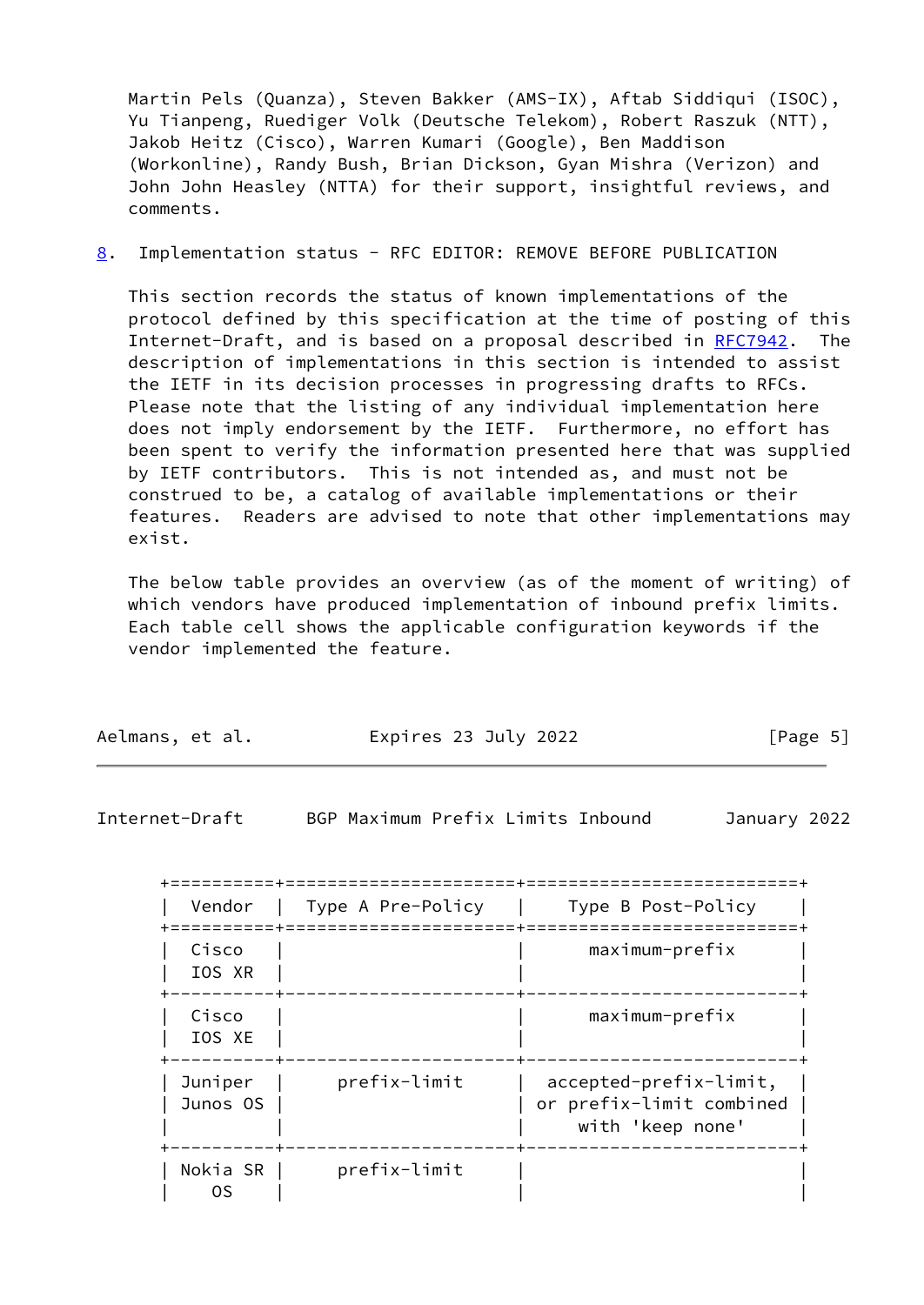| NIC.CZ<br><b>BIRD</b>        | 'import keep<br>filtered' combined<br>with 'receive limit' | 'import limit' or<br>'receive limit' |
|------------------------------|------------------------------------------------------------|--------------------------------------|
| OpenBSD<br>OpenBGPD          | max-prefix                                                 |                                      |
| Arista<br>E <sub>O</sub> S   | maximum-routes                                             | maximum-accepted-routes              |
| Huawei<br>VRP <sub>v</sub> 5 | peer route-limit                                           |                                      |
| Huawei<br>VRP <sub>v8</sub>  | peer route-limit                                           | peer route-limit accept-<br>prefix   |
|                              |                                                            |                                      |

 Table 2: Maximum prefix limits capabilities per implementation First presented by Snijders at [\[RIPE77](#page-7-1)]

<span id="page-6-0"></span>[9](#page-6-0). Appendix: Implementation Guidance

TBD

- <span id="page-6-1"></span>[10.](#page-6-1) References
- <span id="page-6-2"></span>[10.1](#page-6-2). Normative References

- Aelmans, et al. Expires 23 July 2022 [Page 6]
- <span id="page-6-3"></span>Internet-Draft BGP Maximum Prefix Limits Inbound January 2022
	- [RFC2119] Bradner, S., "Key words for use in RFCs to Indicate Requirement Levels", [BCP 14](https://datatracker.ietf.org/doc/pdf/bcp14), [RFC 2119](https://datatracker.ietf.org/doc/pdf/rfc2119), DOI 10.17487/RFC2119, March 1997, <[https://www.rfc-editor.org/info/rfc2119>](https://www.rfc-editor.org/info/rfc2119).
	- [RFC4271] Rekhter, Y., Ed., Li, T., Ed., and S. Hares, Ed., "A Border Gateway Protocol 4 (BGP-4)", [RFC 4271,](https://datatracker.ietf.org/doc/pdf/rfc4271) DOI 10.17487/RFC4271, January 2006,